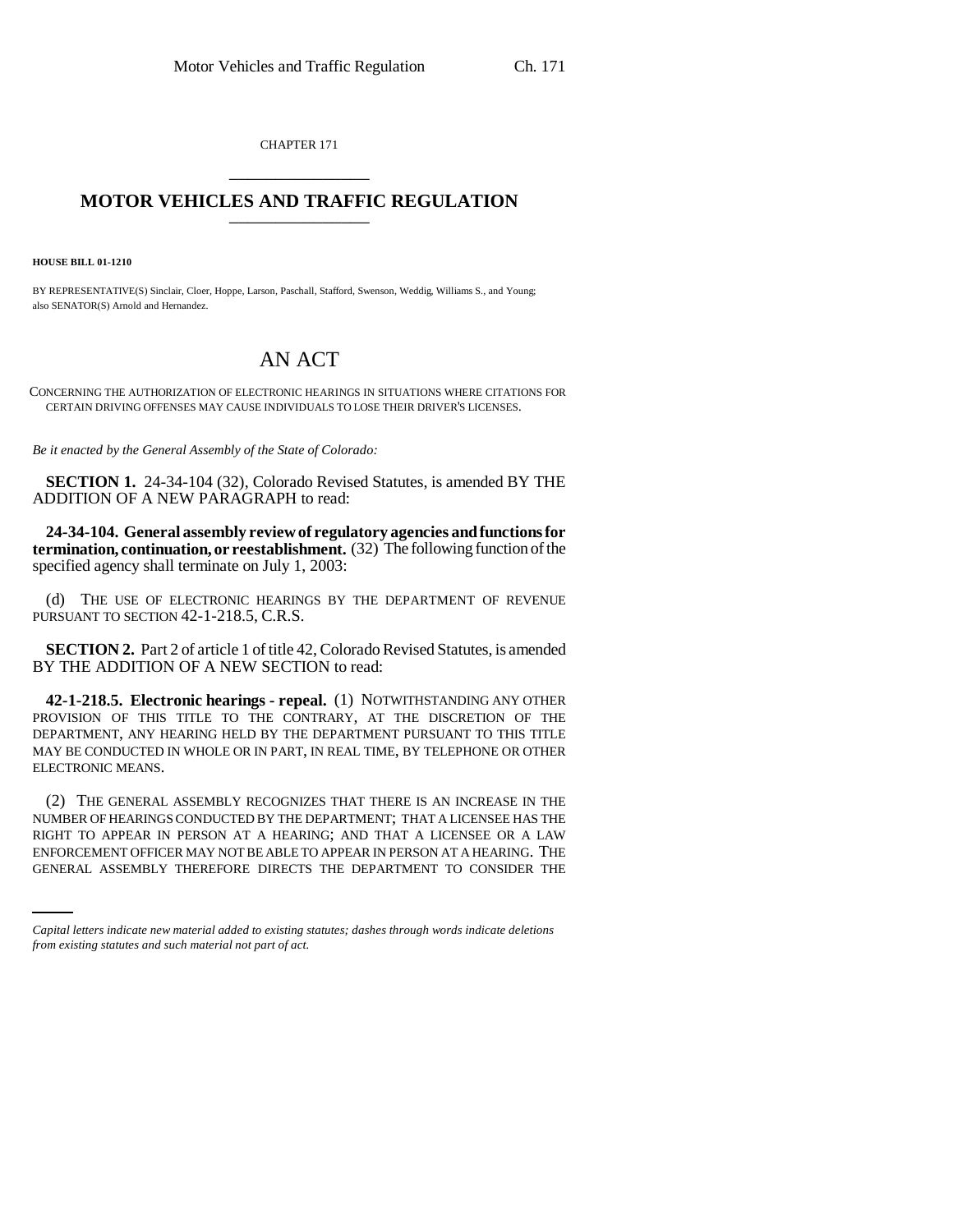CIRCUMSTANCES OF THE LICENSEE WHEN A LICENSEE REQUESTS TO APPEAR IN PERSON, AND GRANT THE REQUEST WHENEVER POSSIBLE. THE GENERAL ASSEMBLY FURTHER DIRECTS THE DEPARTMENT TO CONSIDER THE CIRCUMSTANCES OF THE LICENSEE AND THE LAW ENFORCEMENT OFFICER WHEN EITHER MAY NOT BE ABLE TO APPEAR IN PERSON, AND ALLOW THE APPEARANCE BY ELECTRONIC MEANS WHENEVER POSSIBLE.

(3) THE DEPARTMENT SHALL END THE USE OF ELECTRONIC HEARINGS CONDUCTED PURSUANT TO ARTICLES 1 AND 2 OF THIS TITLE, EFFECTIVE JULY 1, 2003. PRIOR TO THIS DATE, THE USE OF ELECTRONIC HEARINGS SHALL BE REVIEWED AS PROVIDED FOR IN SECTION 24-34-104, C.R.S.

(4) THIS SECTION IS REPEALED, EFFECTIVE JULY 1, 2003.

**SECTION 3.** 42-2-125 (4), Colorado Revised Statutes, is amended to read:

**42-2-125. Mandatory revocation of license and permit - repeal.** (4) Upon receipt of the notice of revocation, the licensee or the licensee's attorney may request a hearing in writing, if the licensee has returned said license to the department in accordance with the provisions of section 42-2-133. The department, upon notice to the licensee, shall hold a hearing at the district office of the department closest to the residence of the licensee; EXCEPT THAT, AT THE DISCRETION OF THE DEPARTMENT, ALL OR PART OF THE HEARING MAY BE CONDUCTED IN REAL TIME, BY TELEPHONE OR OTHER ELECTRONIC MEANS IN ACCORDANCE WITH SECTION 42-1-218.5. THE DEPARTMENT SHALL HOLD THE HEARING not less than thirty days after receiving such license and request through a hearing commissioner appointed by the executive director of the department, which hearing shall be conducted in accordance with the provisions of section 24-4-105, C.R.S. After such hearing, the licensee may appeal the decision of the department to the district court as provided in section 42-2-135. Should a driver who has had his or her license revoked under this section be subsequently acquitted of such charge by a court of record, the department shall immediately, in any event not later than ten days after the receipt of such notice of acquittal, reinstate said license to the driver affected.

**SECTION 4.** 42-2-126 (8) (e) (II), (8) (f), and (9) (a), Colorado Revised Statutes, are amended to read:

**42-2-126. Revocation of license based on administrative determination.** (8) (e) (II) The law enforcement officer who submits the documents and affidavit required by subsection (3) of this section need not be present at the hearing unless the presiding hearing officer requires that the law enforcement officer be present and the hearing officer issues a written notice for the law enforcement officer's appearance or unless the respondent or attorney for the respondent determines that the law enforcement officer should be present and serves a timely subpoena upon such officer in accordance with subparagraph  $(II.5)$  of this paragraph  $(e)$ . If the respondent notifies the department in writing at the time that the hearing is requested that the respondent desires the law enforcement officer's presence at the hearing, the department shall issue a written notice for the officer to appear at the hearing. AN OFFICER REQUIRED TO APPEAR AT A HEARING MAY, AT THE DISCRETION OF THE HEARING OFFICER, APPEAR IN REAL TIME BY TELEPHONE OR OTHER ELECTRONIC MEANS IN ACCORDANCE WITH SECTION 42-1-218.5.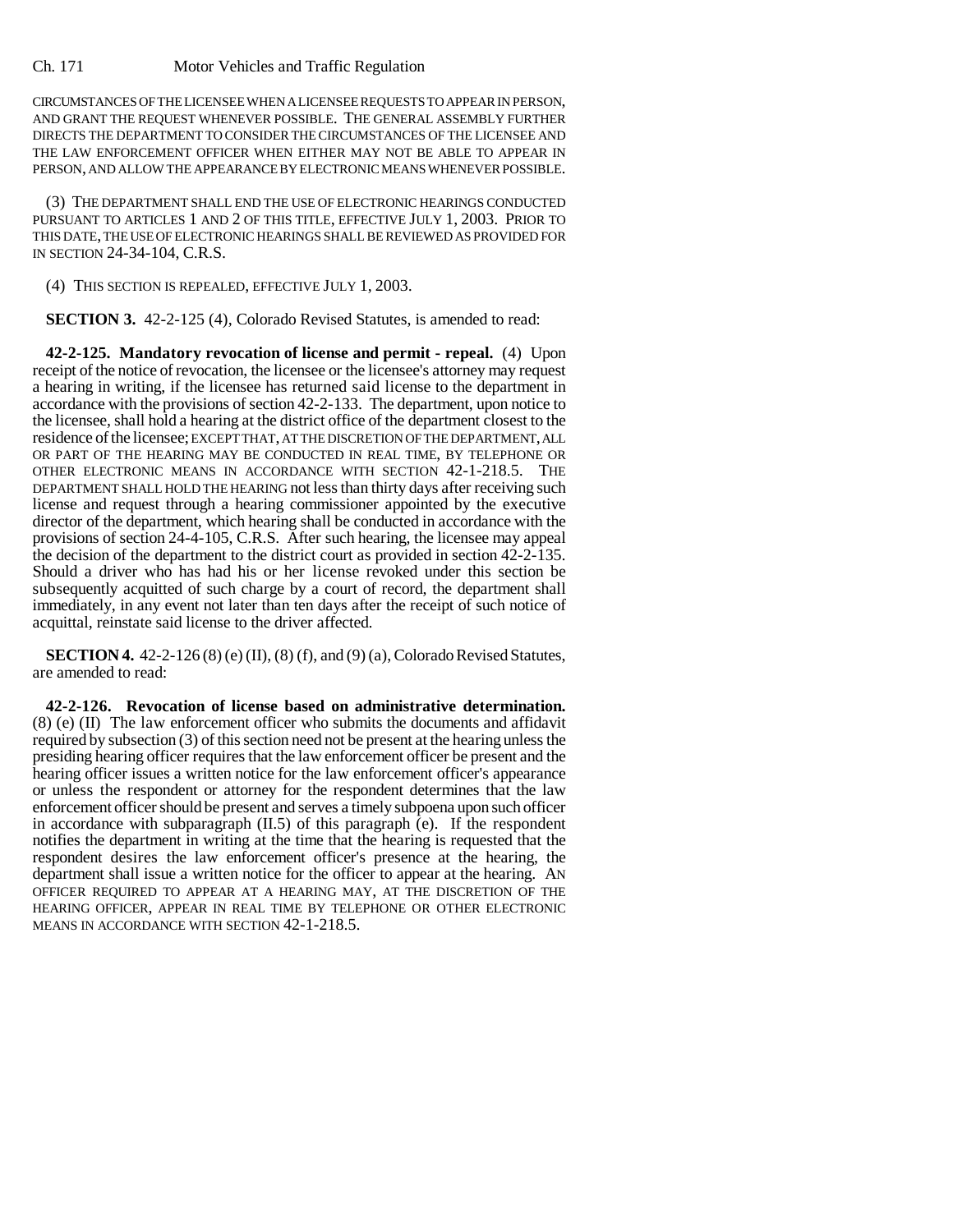(f) If a hearing is held pursuant to this subsection (8), the department shall review the matter and make a final determination on the basis of the documents and affidavit submitted to the department pursuant to subsections (2) and (3) of this section. Except as provided in paragraph (e) of this subsection (8), the law enforcement officer who submitted the affidavit required by subsection (3) of this section need not be present at the hearing. The department shall consider all other relevant evidence at the hearing, including the testimony of law enforcement officers and the reports of such officers which are submitted to the department. The reports of law enforcement officers shall not be required to be made under oath, but such reports shall identify the officers making the reports. The department may consider evidence contained in affidavits from persons other than the respondent, so long as such affidavits include the affiant's home or work address and phone number and are dated, signed, and sworn to by the affiant under penalty of perjury. The affidavit need not be notarized or sworn to before any other person. The respondent must present evidence in person.

(9) (a) The hearing shall be held in the district office nearest to where the violation occurred, unless the parties agree to a different location; EXCEPT THAT, AT THE DISCRETION OF THE DEPARTMENT, ALL OR PART OF THE HEARING MAY BE CONDUCTED IN REAL TIME, BY TELEPHONE OR OTHER ELECTRONIC MEANS IN ACCORDANCE WITH SECTION 42-1-218.5. The person requesting the hearing may be referred to as the respondent.

**SECTION 5.** 42-2-127 (9) (c) and (10), Colorado Revised Statutes, are amended to read:

**42-2-127. Authority to suspend license - to deny license - type of conviction - points.** (9) (c) Upon receipt of the notice of suspension, the licensee or the licensee's attorney may request a hearing in writing. The department, upon notice to the licensee as provided in section  $42-2-119(2)$ , shall hold a hearing at the district office of the department closest to the residence of the licensee not less than thirty days after receiving such request through a hearing commissioner appointed by the executive director of the department, which hearing shall be conducted in accordance with the provisions of section 24-4-105, C.R.S. THE HEARING SHALL BE HELD AT THE DISTRICT OFFICE OF THE DEPARTMENT CLOSEST TO THE RESIDENCE OF THE LICENSEE; EXCEPT THAT ALL OR PART OF THE HEARING MAY, AT THE DISCRETION OF THE DEPARTMENT, BE CONDUCTED IN REAL TIME, BY TELEPHONE OR OTHER ELECTRONIC MEANS IN ACCORDANCE WITH SECTION 42-1-218.5. After such hearing, the licensee may appeal the decision of the department to the district court as provided in section 42-2-135. Should a driver who has had a license suspended under this subsection (9) be subsequently acquitted of such charge by a court of record, the department shall immediately, in any event not later than ten days after the receipt of such notice of acquittal, reinstate said license to the driver affected.

(10) Suspension hearings when ordered by the department shall be held at the district office of the department closest to the residence of the licensee; EXCEPT THAT ALL OR PART OF THE HEARING MAY, AT THE DISCRETION OF THE DEPARTMENT, BE CONDUCTED IN REAL TIME, BY TELEPHONE OR OTHER ELECTRONIC MEANS IN ACCORDANCE WITH SECTION 42-1-218.5. A hearing delay shall be granted by the department only if the licensee presents the department with good cause for such delay. Good cause shall include absence from the state or county of residence, personal illness, or any other circumstance which, in the department's discretion,